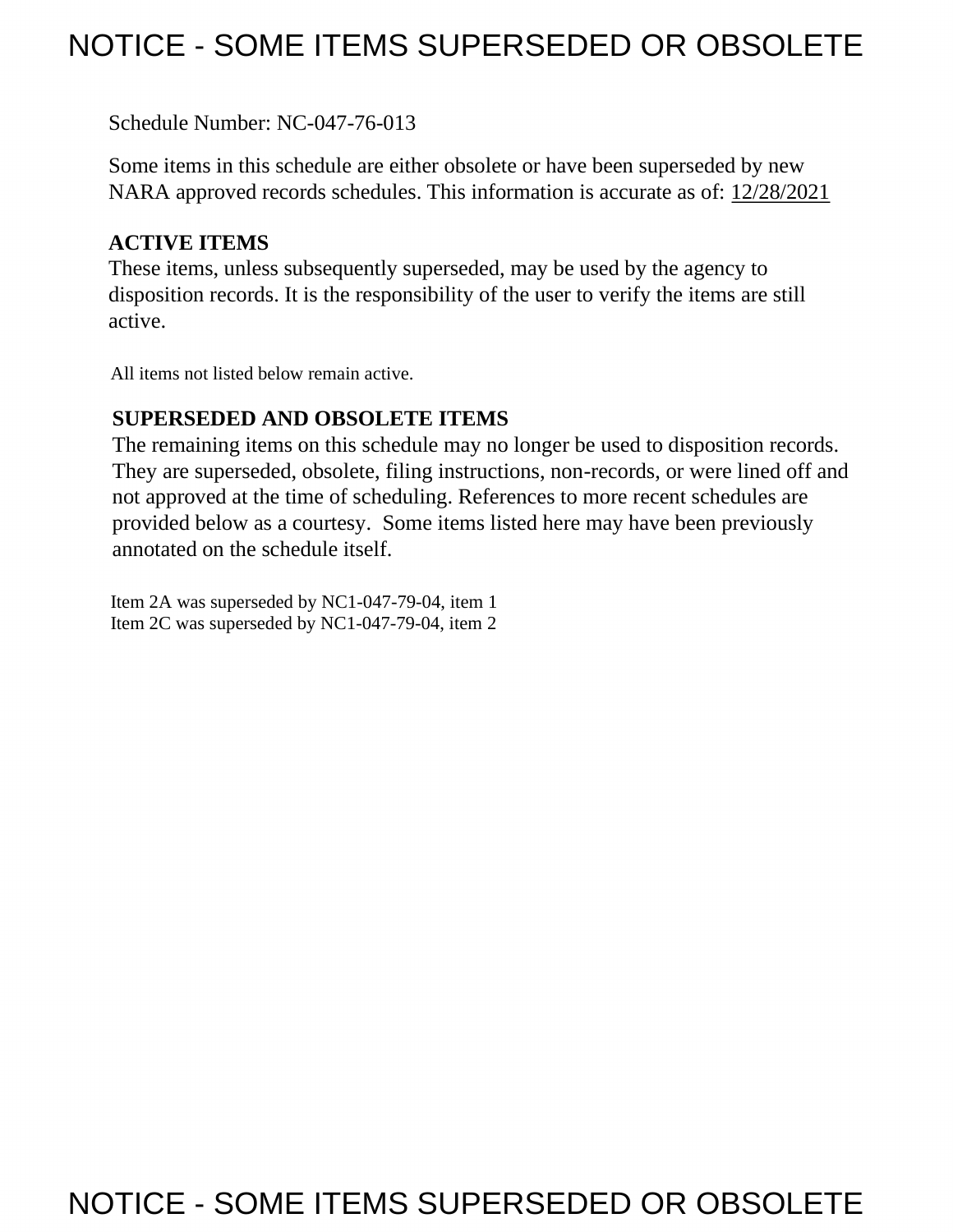| $\bullet$ $\bullet$ $\bullet$                                        |                                                                                                                                                                                                                                                                                                                                                                                                                                                                                                                                                                                                                                                                                                                                                                                                                                                                                                                                                |                                                                                                                                                                                                  |              |                                |                                                                    |                                                                                                                                                |  |
|----------------------------------------------------------------------|------------------------------------------------------------------------------------------------------------------------------------------------------------------------------------------------------------------------------------------------------------------------------------------------------------------------------------------------------------------------------------------------------------------------------------------------------------------------------------------------------------------------------------------------------------------------------------------------------------------------------------------------------------------------------------------------------------------------------------------------------------------------------------------------------------------------------------------------------------------------------------------------------------------------------------------------|--------------------------------------------------------------------------------------------------------------------------------------------------------------------------------------------------|--------------|--------------------------------|--------------------------------------------------------------------|------------------------------------------------------------------------------------------------------------------------------------------------|--|
| Standard Form No. 115.<br>Revised November 1951                      |                                                                                                                                                                                                                                                                                                                                                                                                                                                                                                                                                                                                                                                                                                                                                                                                                                                                                                                                                |                                                                                                                                                                                                  |              |                                |                                                                    |                                                                                                                                                |  |
| Prescribed by General Services<br>Administration                     |                                                                                                                                                                                                                                                                                                                                                                                                                                                                                                                                                                                                                                                                                                                                                                                                                                                                                                                                                | REQUEST FOR AUTHORITY                                                                                                                                                                            |              | <b>LEAVE BLANK</b>             |                                                                    |                                                                                                                                                |  |
| 115-103                                                              | $GSA$ Reg. $3-IV-106$<br>TO DISPOSE OF RECORDS                                                                                                                                                                                                                                                                                                                                                                                                                                                                                                                                                                                                                                                                                                                                                                                                                                                                                                 |                                                                                                                                                                                                  |              | DATE RECEIVED<br><b>AUG 29</b> | JOB NO.<br>1975                                                    |                                                                                                                                                |  |
|                                                                      |                                                                                                                                                                                                                                                                                                                                                                                                                                                                                                                                                                                                                                                                                                                                                                                                                                                                                                                                                | (See Instructions on Reverse)                                                                                                                                                                    |              | DATE APPROVED                  |                                                                    |                                                                                                                                                |  |
| TO:                                                                  |                                                                                                                                                                                                                                                                                                                                                                                                                                                                                                                                                                                                                                                                                                                                                                                                                                                                                                                                                | GENERAL SERVICES ADMINISTRATION,                                                                                                                                                                 |              |                                | $NC -$                                                             | $47 - 76 - 13$                                                                                                                                 |  |
|                                                                      |                                                                                                                                                                                                                                                                                                                                                                                                                                                                                                                                                                                                                                                                                                                                                                                                                                                                                                                                                | NATIONAL ARCHIVES AND RECORDS SERVICE, WASHINGTON, D.C. 20408                                                                                                                                    |              |                                | NOTIFICATION TO AGENCY                                             |                                                                                                                                                |  |
| 1. FROM (AGENCY OR ESTABLISHMENT)                                    |                                                                                                                                                                                                                                                                                                                                                                                                                                                                                                                                                                                                                                                                                                                                                                                                                                                                                                                                                |                                                                                                                                                                                                  |              |                                |                                                                    |                                                                                                                                                |  |
| Department of Health, Education, and Welfare<br>2. MAJOR SUBDIVISION |                                                                                                                                                                                                                                                                                                                                                                                                                                                                                                                                                                                                                                                                                                                                                                                                                                                                                                                                                |                                                                                                                                                                                                  |              |                                |                                                                    | In accordance with the provisions of 44 U.S.C.<br>3303a the disposal request, including amend-<br>ments, is approved except for items that may |  |
| Social Security Administration                                       |                                                                                                                                                                                                                                                                                                                                                                                                                                                                                                                                                                                                                                                                                                                                                                                                                                                                                                                                                |                                                                                                                                                                                                  |              |                                | be stamped "disposal not approved" or<br>"withdrawn" in column 10. |                                                                                                                                                |  |
| 3. MINOR SUBDIVISION                                                 | Employee Health Service                                                                                                                                                                                                                                                                                                                                                                                                                                                                                                                                                                                                                                                                                                                                                                                                                                                                                                                        |                                                                                                                                                                                                  |              |                                |                                                                    |                                                                                                                                                |  |
|                                                                      | 4. NAME OF PERSON WITH WHOM TO CONFER                                                                                                                                                                                                                                                                                                                                                                                                                                                                                                                                                                                                                                                                                                                                                                                                                                                                                                          |                                                                                                                                                                                                  | 5. TEL. EXT. |                                |                                                                    |                                                                                                                                                |  |
|                                                                      | George S. Yamamura                                                                                                                                                                                                                                                                                                                                                                                                                                                                                                                                                                                                                                                                                                                                                                                                                                                                                                                             |                                                                                                                                                                                                  | 45770        | activo                         |                                                                    |                                                                                                                                                |  |
|                                                                      | <b>6. CERTIFICATE OF AGENCY REPRESENTATIVE:</b>                                                                                                                                                                                                                                                                                                                                                                                                                                                                                                                                                                                                                                                                                                                                                                                                                                                                                                |                                                                                                                                                                                                  |              |                                |                                                                    |                                                                                                                                                |  |
|                                                                      |                                                                                                                                                                                                                                                                                                                                                                                                                                                                                                                                                                                                                                                                                                                                                                                                                                                                                                                                                | I hereby certify that I am authorized to act for the head of this agency in matters pertaining to the disposal of records, and that the records described in this list or                        |              |                                |                                                                    |                                                                                                                                                |  |
|                                                                      |                                                                                                                                                                                                                                                                                                                                                                                                                                                                                                                                                                                                                                                                                                                                                                                                                                                                                                                                                | schedule of _______ pages are proposed for disposal for the reason indicated: ("X" only one)                                                                                                     |              |                                |                                                                    |                                                                                                                                                |  |
| A<br>further retention.                                              | The records have<br>ceased to have suffi-<br>cient value to warrant                                                                                                                                                                                                                                                                                                                                                                                                                                                                                                                                                                                                                                                                                                                                                                                                                                                                            | The records will cease to have sufficient value<br>в<br>to warrant further retention on the expiration<br>of the period of time indicated or on the occur-<br>X<br>rence of the event specified. |              |                                |                                                                    |                                                                                                                                                |  |
|                                                                      |                                                                                                                                                                                                                                                                                                                                                                                                                                                                                                                                                                                                                                                                                                                                                                                                                                                                                                                                                |                                                                                                                                                                                                  |              |                                |                                                                    |                                                                                                                                                |  |
|                                                                      |                                                                                                                                                                                                                                                                                                                                                                                                                                                                                                                                                                                                                                                                                                                                                                                                                                                                                                                                                |                                                                                                                                                                                                  |              |                                | SSA Records Officer                                                |                                                                                                                                                |  |
| <i>l</i> 'Date)                                                      |                                                                                                                                                                                                                                                                                                                                                                                                                                                                                                                                                                                                                                                                                                                                                                                                                                                                                                                                                | (Mgnature of Agency Representative)                                                                                                                                                              |              |                                | (Title)                                                            |                                                                                                                                                |  |
| 7.<br><b>ITEM NO.</b>                                                |                                                                                                                                                                                                                                                                                                                                                                                                                                                                                                                                                                                                                                                                                                                                                                                                                                                                                                                                                | DESCRIPTION OF ITEM<br>(WITH INCLUSIVE DATES OR RETENTION PERIODS)                                                                                                                               |              |                                | 9.<br>SAMPLE OR<br>JOB NO.                                         | 10.<br>ACTION TAKEN                                                                                                                            |  |
|                                                                      |                                                                                                                                                                                                                                                                                                                                                                                                                                                                                                                                                                                                                                                                                                                                                                                                                                                                                                                                                | Records Retention and Disposal Schedule<br>Employee Health Files                                                                                                                                 |              |                                |                                                                    |                                                                                                                                                |  |
|                                                                      |                                                                                                                                                                                                                                                                                                                                                                                                                                                                                                                                                                                                                                                                                                                                                                                                                                                                                                                                                |                                                                                                                                                                                                  |              |                                |                                                                    |                                                                                                                                                |  |
| Ι.                                                                   |                                                                                                                                                                                                                                                                                                                                                                                                                                                                                                                                                                                                                                                                                                                                                                                                                                                                                                                                                | EMPLOYEE HEALTH RECORDS                                                                                                                                                                          |              |                                |                                                                    |                                                                                                                                                |  |
|                                                                      | Α.                                                                                                                                                                                                                                                                                                                                                                                                                                                                                                                                                                                                                                                                                                                                                                                                                                                                                                                                             | Health Record Case Files                                                                                                                                                                         |              |                                |                                                                    |                                                                                                                                                |  |
|                                                                      | Forms, correspondence, and related papers documenting<br>employee medical history. Included are nursing notes,<br>chronological histories, physical examination<br>invitations, and related papers. Excluded are<br>documents relating to pre-employment physical<br>examinations, disability retirement examinations,<br>fitness for duty examinations, and health qualification<br>placements which are removed from the file upon<br>separation of the employee and forwarded to the<br>Division of Personnel for inclusion in the official<br>personnel folder.<br>Transfer to an inactive file upon separation of the<br>employee, hold 2 years, and then transfer to the SSA<br>Records Holding Area. Destroy 4 years thereafter.<br>Separated Employee Card Files<br>В.<br>Cards for each separated SSA employee listing the<br>scheduled disposal date of the employee's health<br>record case file. The cards are used to control the |                                                                                                                                                                                                  |              |                                |                                                                    |                                                                                                                                                |  |
|                                                                      |                                                                                                                                                                                                                                                                                                                                                                                                                                                                                                                                                                                                                                                                                                                                                                                                                                                                                                                                                | disposition of the case file.<br>Destroy upon destruction of the employee's case file.                                                                                                           |              |                                |                                                                    |                                                                                                                                                |  |
|                                                                      |                                                                                                                                                                                                                                                                                                                                                                                                                                                                                                                                                                                                                                                                                                                                                                                                                                                                                                                                                |                                                                                                                                                                                                  |              |                                |                                                                    |                                                                                                                                                |  |